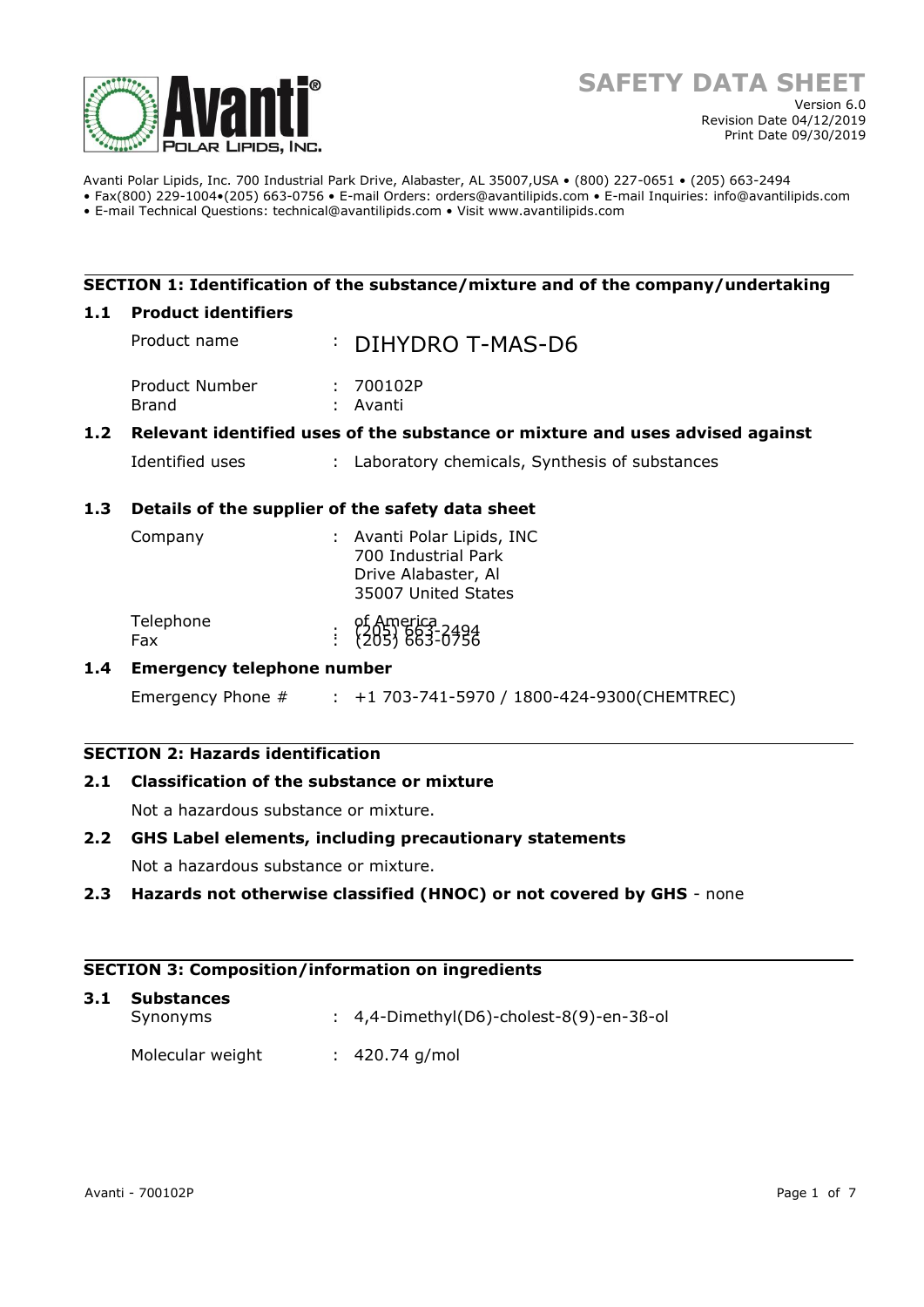## **SECTION 4: First aid measures**

#### **4.1 Description of first aid measures**

#### **If inhaled**

If breathed in, move person into fresh air. If not breathing, give artificial respiration.

#### **In case of skin contact**

Wash off with soap and plenty of water.

#### **In case of eye contact**

Flush eyes with water as a precaution.

#### **If swallowed**

Never give anything by mouth to an unconscious person. Rinse mouth with water.

- **4.2 Most important symptoms and effects, both acute and delayed** The most important known symptoms and effects are described in the labelling (see section 2.2) and/or in section 11
- **4.3 Indication of any immediate medical attention and special treatment needed** No data available

#### **SECTION 5: Firefighting measures**

#### **5.1 Extinguishing media**

**Suitable extinguishing media** Use water spray, alcohol-resistant foam, dry chemical or carbon dioxide.

- **5.2 Special hazards arising from the substance or mixture** Carbon oxides
- **5.3 Advice for firefighters** Wear self-contained breathing apparatus for firefighting if necessary.
- **5.4 Further information** No data available

#### **SECTION 6: Accidental release measures**

- **6.1 Personal precautions, protective equipment and emergency procedures** Avoid dust formation. Avoid breathing vapours, mist or gas. For personal protection see section 8.
- **6.2 Environmental precautions** No special environmental precautions required.
- **6.3 Methods and materials for containment and cleaning up** Sweep up and shovel. Keep in suitable, closed containers for disposal.
- **6.4 Reference to other sections** For disposal see section 13.

## **SECTION 7: Handling and storage**

## **7.1 Precautions for safe handling**

Further processing of solid materials may result in the formation of combustible dusts. The potential for combustible dust formation should be taken into consideration before additional processing occurs.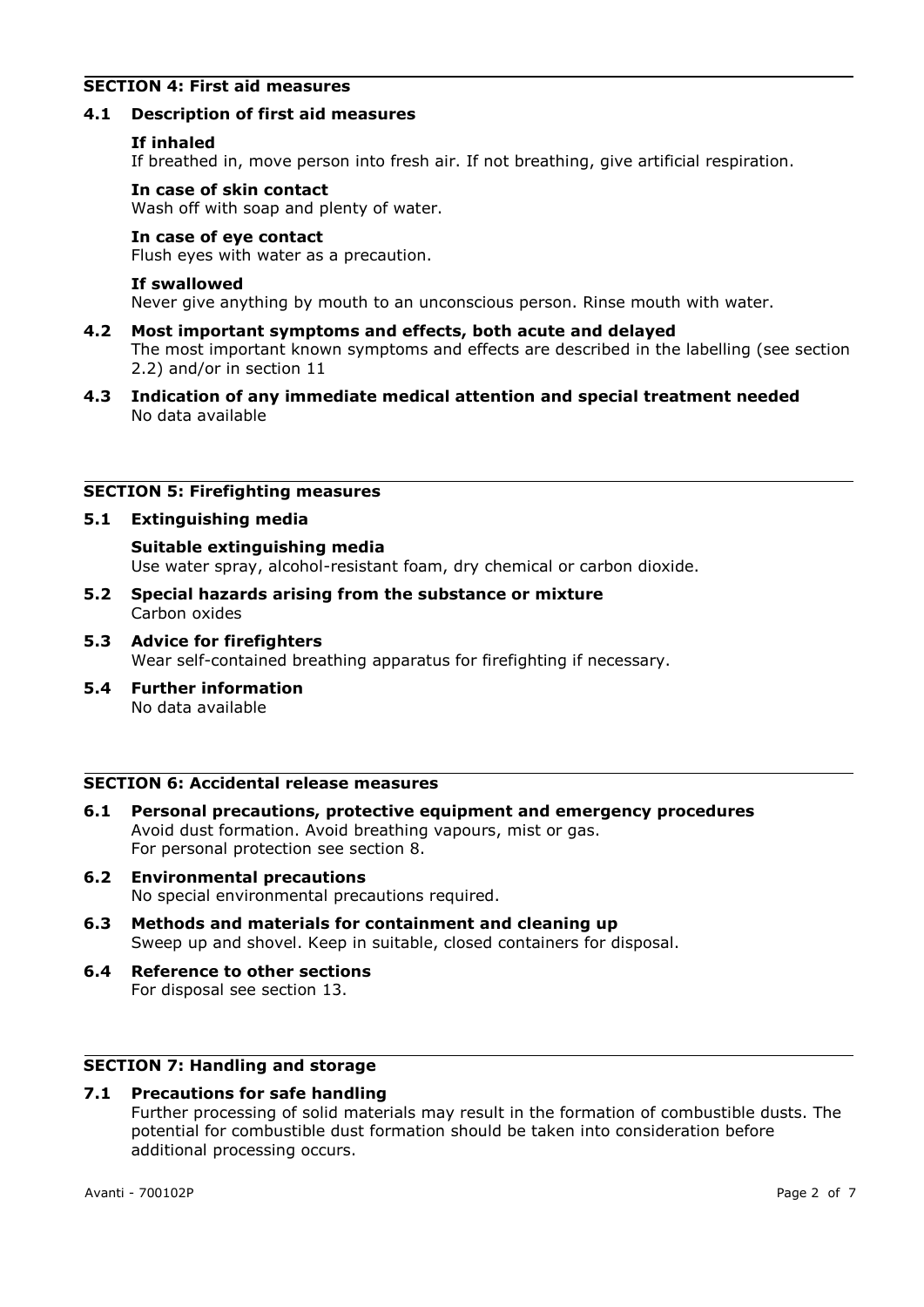Provide appropriate exhaust ventilation at places where dust is formed. For precautions see section 2.2.

#### **7.2 Conditions for safe storage, including any incompatibilities** Keep container tightly closed in a dry and well-ventilated place.

Recommended storage temperature -20 °C Storage class (TRGS 510): 11: Combustible Solids

#### **7.3 Specific end use(s)**

Apart from the uses mentioned in section 1.2 no other specific uses are stipulated

## **SECTION 8: Exposure controls/personal protection**

#### **8.1 Control parameters**

# **Components with workplace control parameters**

Contains no substances with occupational exposure limit values.

#### **8.2 Exposure controls**

## **Appropriate engineering controls**

General industrial hygiene practice.

## **Personal protective equipment**

#### **Eye/face protection**

Use equipment for eye protection tested and approved under appropriate government standards such as NIOSH (US) or EN 166(EU).

#### **Skin protection**

Handle with gloves. Gloves must be inspected prior to use. Use proper glove removal technique (without touching glove's outer surface) to avoid skin contact with this product. Dispose of contaminated gloves after use in accordance with applicable laws and good laboratory practices. Wash and dry hands.

#### **Body Protection**

Choose body protection in relation to its type, to the concentration and amount of dangerous substances, and to the specific work-place., The type of protective equipment must be selected according to the concentration and amount of the dangerous substance at the specific workplace.

#### **Respiratory protection**

Respiratory protection is not required. Where protection from nuisance levels of dusts are desired, use type N95 (US) or type P1 (EN 143) dust masks. Use respirators and components tested and approved under appropriate government standards such as NIOSH (US) or CEN (EU).

#### **Control of environmental exposure**

No special environmental precautions required.

### **SECTION 9: Physical and chemical properties**

## **9.1 Information on basic physical and chemical properties**

- a) Appearance Form: solid
- b) Odour No data available
- c) Odour Threshold No data available
- d) pH No data available
- e) Melting point/freezing point No data available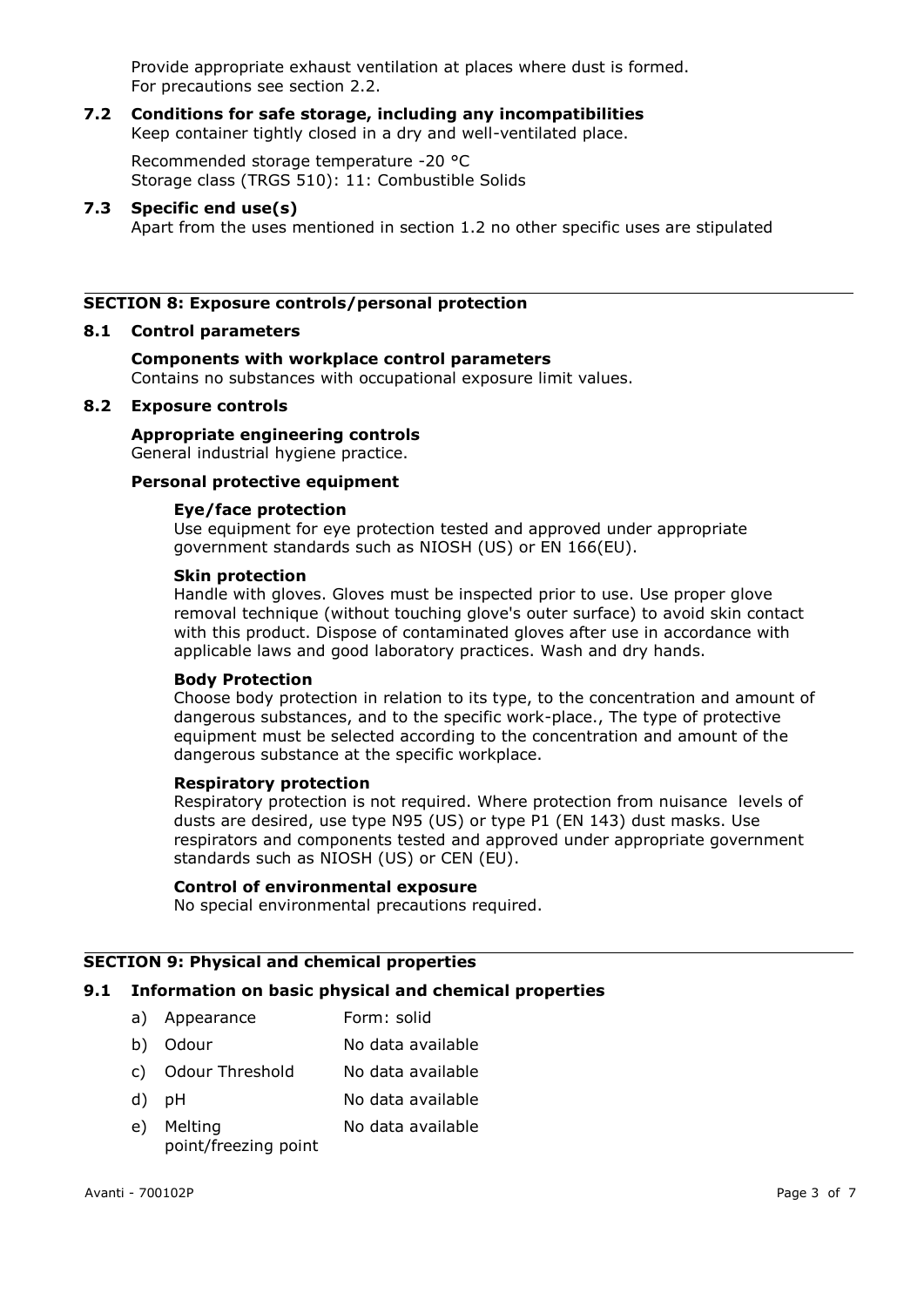| f) | Initial boiling point<br>and boiling range         | No data available |
|----|----------------------------------------------------|-------------------|
| g) | Flash point                                        | ()Not applicable  |
| h) | Evaporation rate                                   | No data available |
| i) | Flammability (solid,<br>gas)                       | No data available |
| j) | Upper/lower<br>flammability or<br>explosive limits | No data available |
| k) | Vapour pressure                                    | No data available |
| I) | Vapour density                                     | No data available |
| m) | Relative density                                   | No data available |
| n) | Water solubility                                   | No data available |
| o) | Partition coefficient:<br>n-octanol/water          | No data available |
| p) | Auto-ignition<br>temperature                       | No data available |
| q) | Decomposition<br>temperature                       | No data available |
| r) | Viscosity                                          | No data available |
| s) | <b>Explosive properties</b>                        | No data available |

t) Oxidizing properties No data available

#### **9.2 Other safety information** No data available

# **SECTION 10: Stability and reactivity**

#### **10.1 Reactivity**

No data available

- **10.2 Chemical stability** Stable under recommended storage conditions.
- **10.3 Possibility of hazardous reactions** No data available
- **10.4 Conditions to avoid** No data available
- **10.5 Incompatible materials** Strong oxidizing agents

## **10.6 Hazardous decomposition products** Hazardous decomposition products formed under fire conditions. - Carbon oxides In the event of fire: see section 5

# **SECTION 11: Toxicological information**

## **11.1 Information on toxicological effects**

#### **Acute toxicity** No data available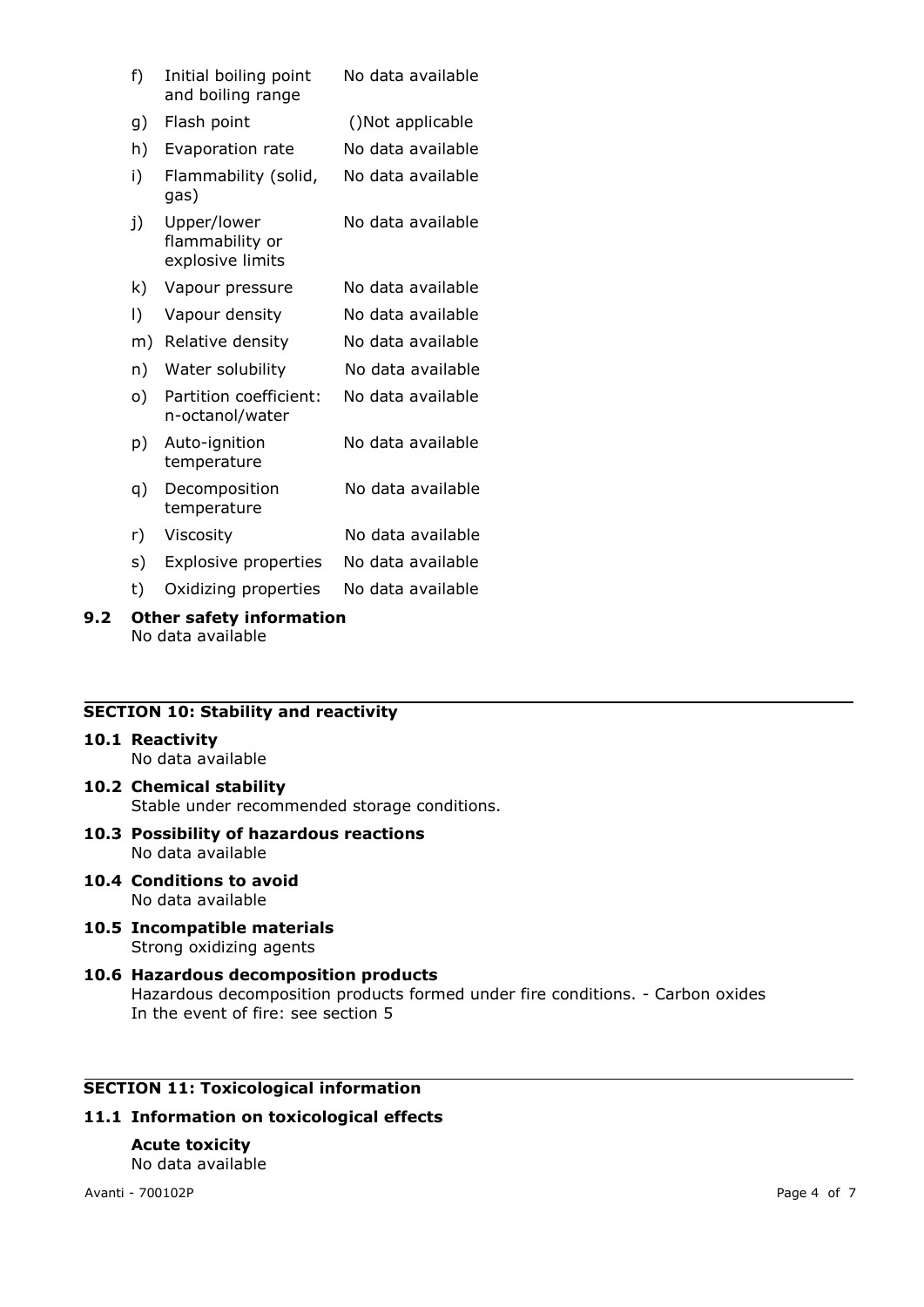No data available Inhalation: No data available

Inhalation: No data available Dermal: No data available

Dermal: No data available No data available No data available

## **Skin corrosion/irritation**

No data available

No data available

#### **Serious eye damage/eye irritation**

No data available No data available

#### **Respiratory or skin sensitisation**

No data available No data available

#### **Germ cell mutagenicity**

No data available No data available

#### **Carcinogenicity**

- IARC: No component of this product present at levels greater than or equal to 0.1% is identified as probable, possible or confirmed human carcinogen by IARC.
- NTP: No component of this product present at levels greater than or equal to 0.1% is identified as a known or anticipated carcinogen by NTP.
- OSHA: No component of this product present at levels greater than or equal to 0.1% is on OSHA's list of regulated carcinogens.

## **Reproductive toxicity**

No data available No data available

#### **Specific target organ toxicity - single exposure** No data available

#### **Specific target organ toxicity - repeated exposure** No data available

**Aspiration hazard**

No data available

## **Additional Information**

RTECS: Not available

To the best of our knowledge, the chemical, physical, and toxicological properties have not been thoroughly investigated.

To the best of our knowledge, the chemical, physical, and toxicological properties have not been thoroughly investigated.

## **SECTION 12: Ecological information**

#### **12.1 Toxicity**

No data available No data available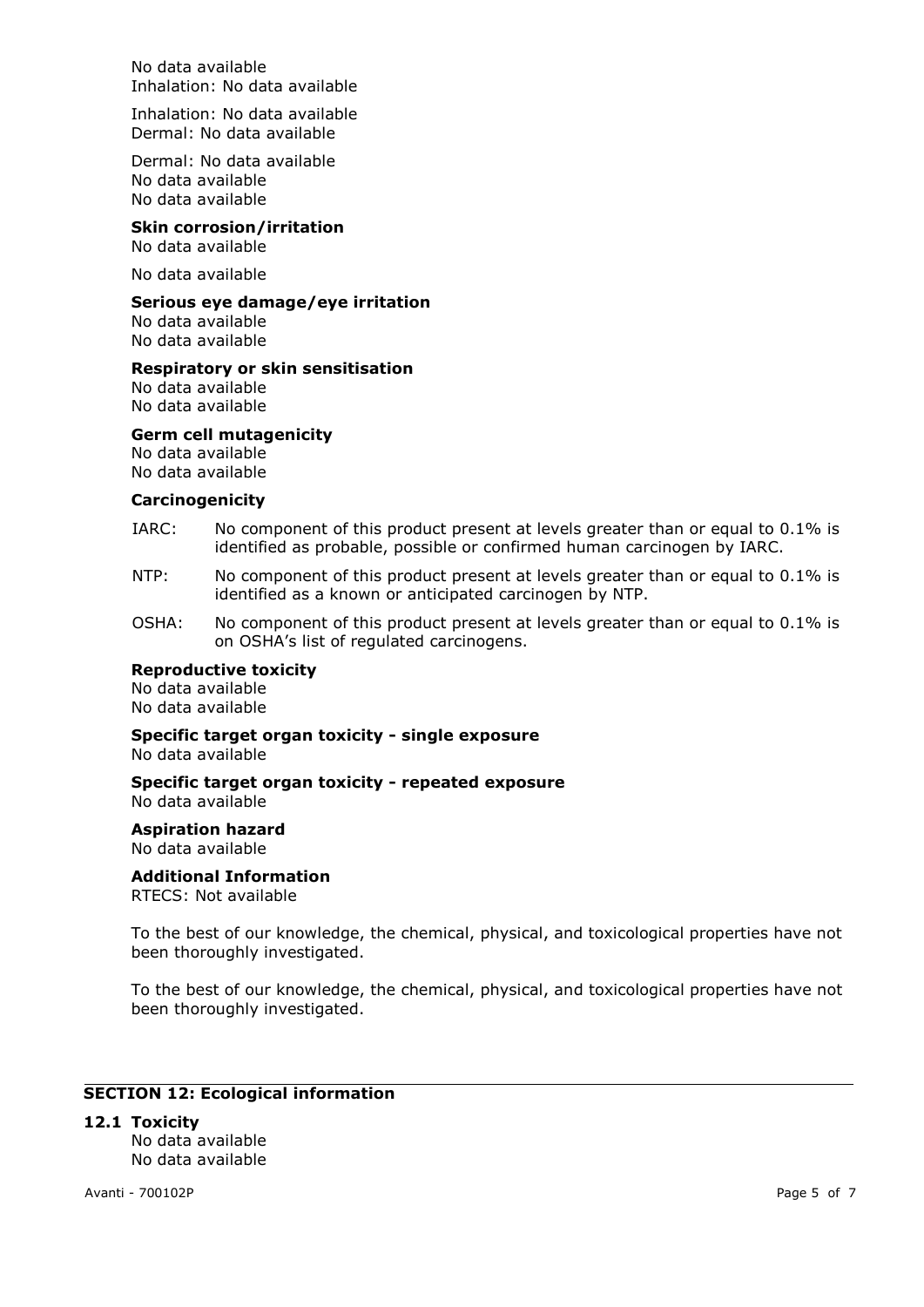#### **12.2 Persistence and degradability** No data available

**12.3 Bioaccumulative potential** No data available

## **12.4 Mobility in soil** No data available

### **12.5 Results of PBT and vPvB assessment**

PBT/vPvB assessment not available as chemical safety assessment not required/not conducted

## **12.6 Other adverse effects** No data available

No data available

## **SECTION 13: Disposal considerations**

## **13.1 Waste treatment methods**

## **Product**

Offer surplus and non-recyclable solutions to a licensed disposal company.

## **Contaminated packaging**

Dispose of as unused product.

## **SECTION 14: Transport information**

## **DOT (US)**

Not dangerous goods

## **IMDG**

Not dangerous goods

## **IATA**

Not dangerous goods

## **SECTION 15: Regulatory information**

# **Massachusetts Right To Know Components**

No components are subject to the Massachusetts Right to Know Act.

## **Pennsylvania Right To Know Components**

4,4-dimethyl(d6)-cholest-8(9)-en-3β-ol CAS-No.

-

Revision Date

## **SECTION 16: Other information**

#### **Further information**

Copyright 2018 Sigma-Aldrich Co. LLC. License granted to make unlimited paper copies for internal use only.

The above information is believed to be correct but does not purport to be all inclusive and shall be used only as a guide. The information in this document is based on the present state of our knowledge and is applicable to the product with regard to